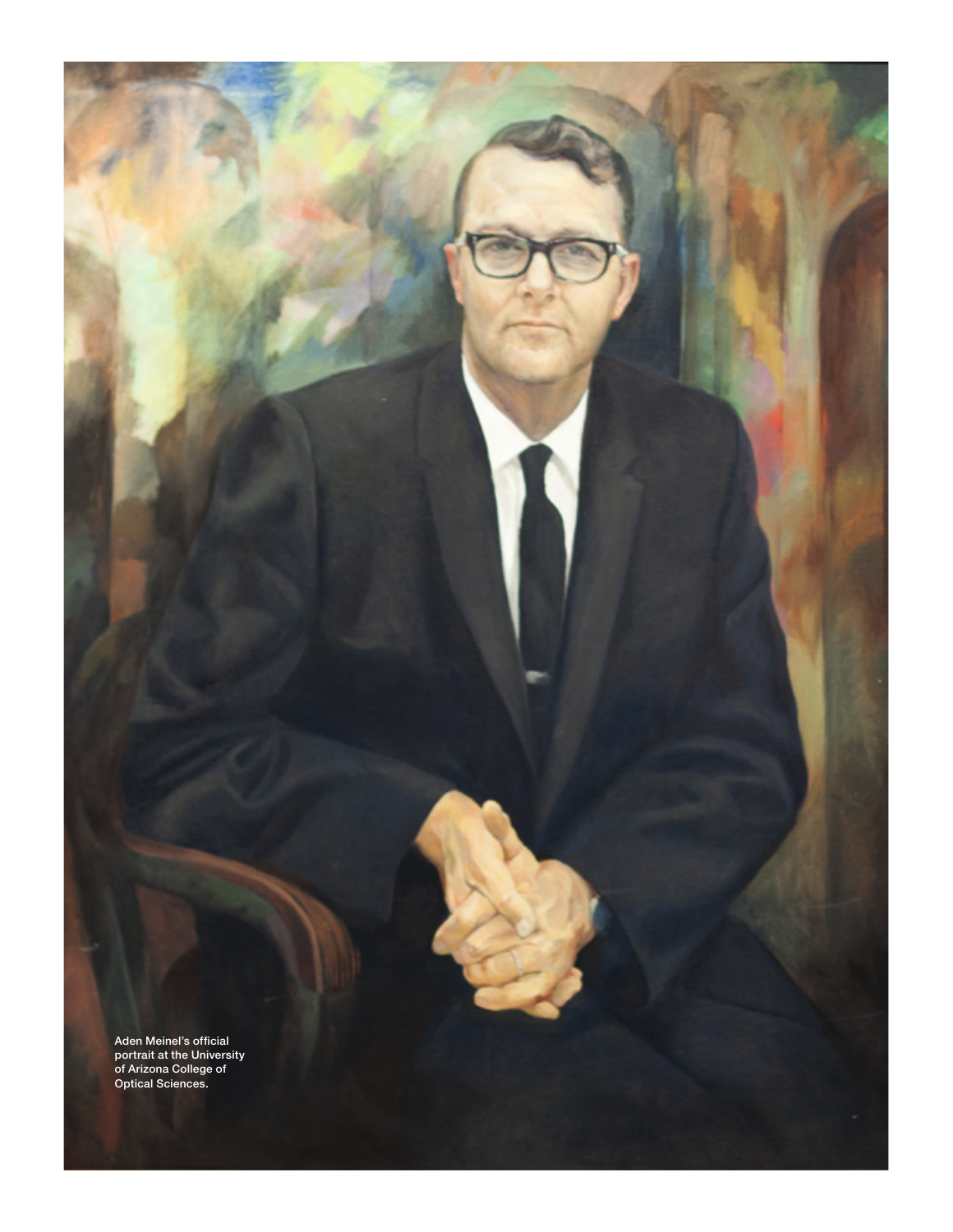

# Aden Meinel Astronomer, Optical Scientist, Founder and Scholar

# Kristin Waller

Aden Meinel was the founding director of the University of Arizona Optical Sciences Center and the Kitt Peak National Observatory. With his wife and research partner, Marjorie, he also developed next-generation space-telescope concepts and pioneered the use of solar energy.

hen Steve Jobs, cofounder of Apple Inc., died last year, millions mourned. Everyone who owned an iPod, iPhone or iPad took a moment to memorialize an innovative inventor who lost a long battle with pancreatic cancer. But three of

But three days before Jobs died, on 2 October 2011, another innovative intellect breathed his last: Aden Meinel—astronomer, engineer and optical scientist—passed in his sleep in Henderson, Nev., U.S.A., at 89. Although fewer headlines noted Aden's death, anyone who has benefited from solar energy or marveled at a stunning Hubble-telescope image of the universe has been touched by his legacy.

## Early life

Aden was born in Pasadena, Calif., on 25 November 1922. According to close friend James B. Breckinridge, the Meinels came from eastern Pennsylvania, with roots in Germany. A search for work brought the family to California. There, Aden's technically trained father, unable to find a position that utilized his skills, became a handyman and house painter to support the family.

Aden, the youngest of three stepbrothers, always took to mechanical things. He built his own toys with woodworking tools and was placed in advanced classes when he started school. In 1940, in an 11<sup>th</sup> grade accelerated math program at Pasadena Junior College, he started dating a smart, strong-willed young astronomer named Marjorie Pettit; she would, in time, become his coauthor, editor and partner in life.

At Marjorie's urging, Aden changed his college major from aeronautical engineering to astronomy, so they could share classes. Aden also volunteered with nearby California Institute of Technology's physics department, researched Venus' atmosphere alongside graduate students and served as an apprentice optician at Mount Wilson Observatory.

The Great Depression was waning, and World War II was driving research on any subject with military significance. As Breckinridge noted in a presentation on the occasion of Aden's 80<sup>th</sup> birthday, "there had been no more exciting time for applied sciences" since the Dark Ages. Meinel was fully immersed in it.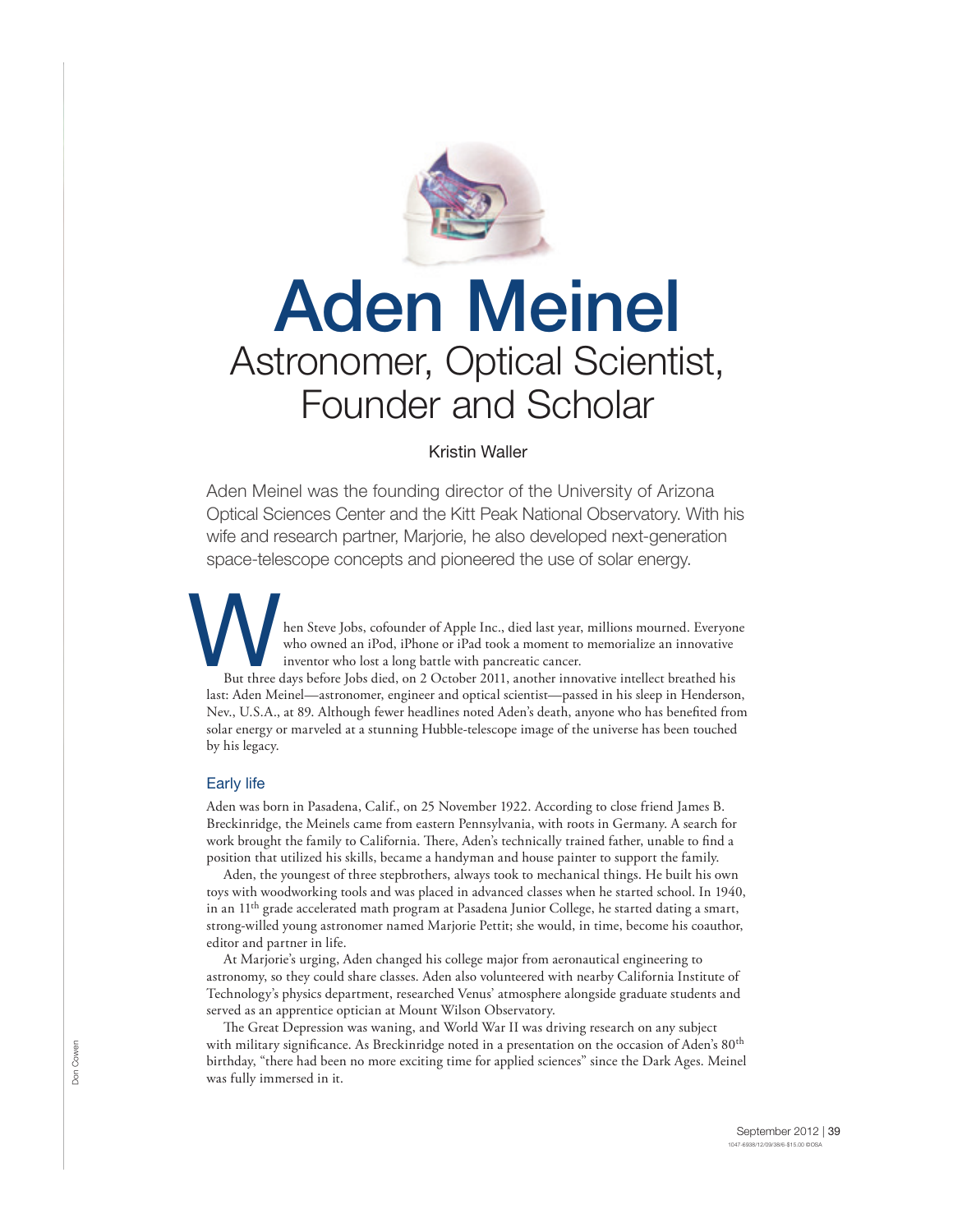# College, military service and beyond

Aden was admitted to Caltech in 1941 as a sophomore while Marjorie studied at the University of California, Berkeley.

Aden apprenticed at Roger Hayward's optical fabrication lab, where he learned to make aspheric plates for Schmidt cameras. This work would inspire him to study Schmidt plates for his doctoral dissertation.

However, after the United States entered World War II, Aden knew he would need to serve in the military. In the spring of 1942, he joined the V-12 Navy College Training Program, in which he worked under future Nobelist William Alfred Fowler.

He joined a highly classified rocket project and worked on training, timing, trajectories and fuses—including the timedelay fuses for what would become "the Gadget" at the first test detonation of a nuclear device. When Marjorie finished her master's degree at Claremont College in 1944, she joined him on the rocketry team.

In 1944, the pair married. Unfortunately, a draft notice was waiting for Aden when they returned from their honeymoon at Kapteyn Cottage, a guest house on Mount Wilson that was built for and named after a visiting astronomer.

Thus, Aden spent his 22<sup>nd</sup> birthday in Navy boot camp in San Diego. His group was scheduled to serve on the brand-new ship, the *U.S.S. Indianapolis*, which lay across the bay; they were excited at the prospect of clean bunks and regular showers.

Other orders came for Aden, though. He reported back to the Navy office at Caltech and was commissioned as ensign

at the China Lake Navy ordnance research station soon after. A different fate met his friends on the *Indianapolis*; the ship was torpedoed on its way to Manila. Many of the explosion's survivors died of exposure, dehydration and shark attacks in the worst single loss of life in Navy history.

Barbara Meinel Aden Meinel on Table Mountain, 1941.

Six months after he was drafted, Aden found himself in Hingham, Mass., at munitions school. Within a month, he was in Europe, assigned to Patton's 3rd Army as a rocket and optics

> expert. His job was to hunt out Germany's optical and ballistic technology, while also helping scientists and technicians from some of the world's best optics companies head to the West.

> Aden's childhood fluency in German served him well on the Western Front. In one foray, he found a note signed, "A. Hitler" that was written in what he described as "a nice script." The page, which he had found windswept in a burned-out director's office, was marked *geheime kommandosche*, or "top secret;" it held a list of the Third Reich's highest priority rocketry and guided missiles programs, one of which was called *schmetterling*, or "butterfly." Later, while exploring the

Nordhausen rocket factory in Jena, Aden saw two big crates, both marked *schmetterling*, that held advanced cruise missiles. Due to an administrative mishap, Meinel never received

the awards he'd earned for his service under fire with the 3<sup>rd</sup> Army. In fact, there was no official record that he'd ever

# A Wonderful Life

Aden Meinel's career lasted more than 70 years, taking him across the world while gazing at the stars.



For his dissertation, he designed the world's first solid Schmidt spectrograph, through which he viewed chemiluminescence in the night sky.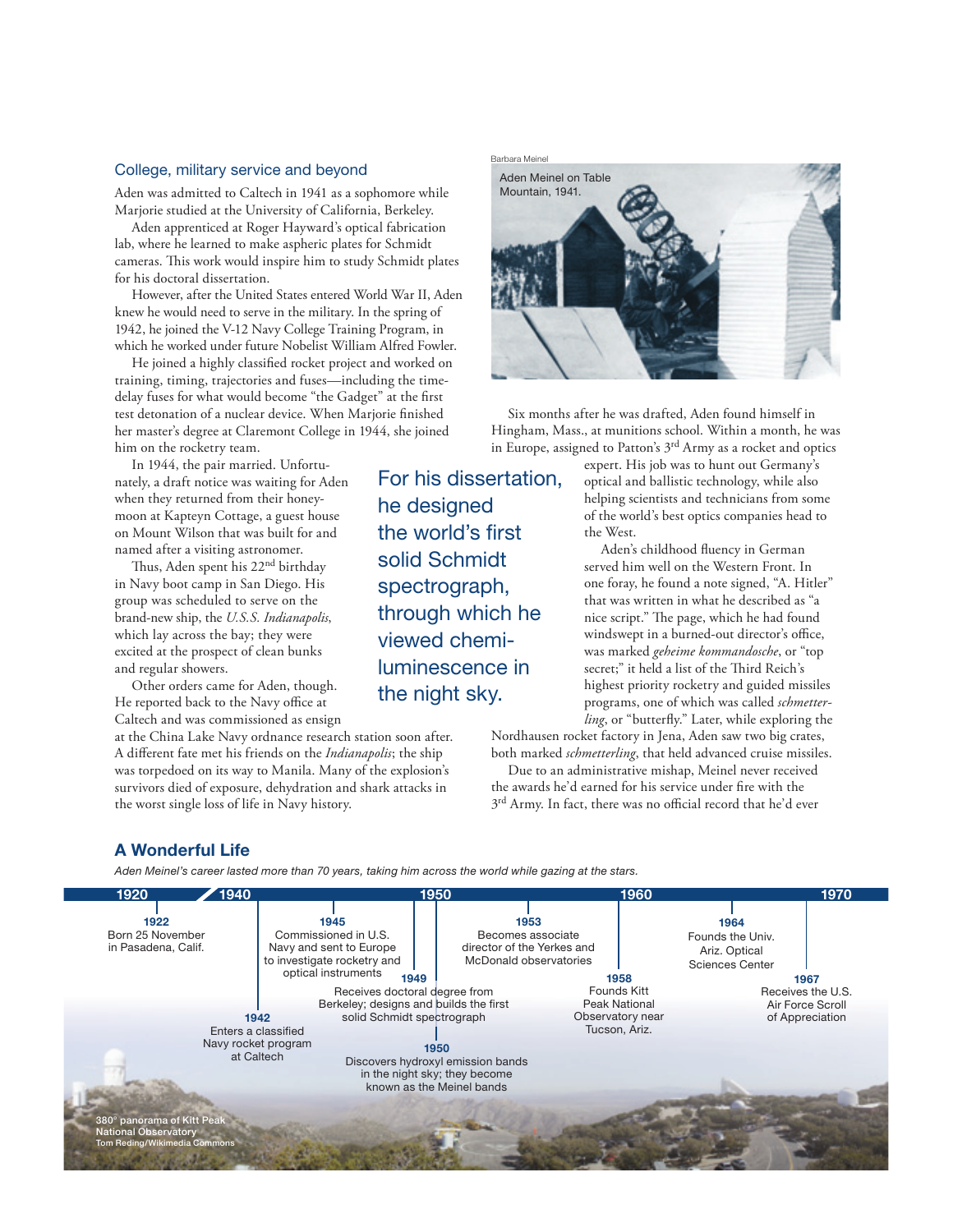been to Europe. But "the bullets were real," he said. "I slept in bombed-out buildings out in the open just like any GI." Fortunately, upon his 1946 return, he did receive a large check for the per diem pay he'd accrued while on the front. It paid for the Meinels' first car.

Now back on familiar soil, Aden sought to complete his studies. Caltech wanted him to complete three more semesters before allowing him to start graduate school; the battle-hardened naval officer found a better deal at UC Berkeley. There, he was allowed to earn his bachelor's degree as soon as he finished the requisite tests.

Aden received his bachelor's from UC Berkeley in 1947, and then his Ph.D. in 1949—finishing his graduate studies after only two years. For his dissertation, he designed the world's first solid Schmidt spectrograph, through which he viewed chemiluminescence in the night sky.

After Berkeley, the Meinel family moved north. Aden served as a research associate at the University of Chicago for two years before he became an associate professor. In 1953, he was named associate director of Yerkes and the McDonald Observatory, a position he held for three years. He recorded, analyzed and explained hydroxyl emission bands in the night sky, now called Meinel bands, while working at Yerkes.

## Establishing an optics center in the Southwest

In 1957, Aden was tapped by the National Science Foundation to find a site for a national optical observatory. His search led him to southern Arizona, where he helped to identify the 6,800-ft. Kitt Peak—known as Iolkam Duag to the local Native Americans—as the ideal location. He led the scientific survey to ascertain its fitness and worked with the Tohono O'odham Nation to secure a lease for the space. He was named the observatory's founding director.

In a March 1983 article in *Sky and Telescope* magazine, Leo Goldberg, Aden's eventual successor as director of the Kitt Peak National Observatory, wrote, "the contribution of Meinel, the first director, cannot be overestimated. His enthusiasm, immense energy and scientific creativity were applied with great success, both to the survey and to the 36- and 84-in. telescopes."

#### NOAO/AURA/NSF

A group of scientists meet on 5 March 1958 with Native Americans from the Tohono O'odham Nation to sign the lease to build the National Observatory on Kitt Peak. Meinel is standing on the far right.



By 1961, Aden had moved on to the University of Arizona, where he was hired as a professor of astronomy and the third director of the Steward Observatory.

He was in the director's chair for a month when OSA called. Sadly, Van Zandt Williams, chair of the U.S. Needs in Optics committee, had just passed away. Might Aden be interested in taking the job?

"Unfortunately," Aden later recalled, "all my life I have never been able to say 'no,' when these interesting challenges arrive." And the idea of running the committee aimed to assess the country's educational offerings in the optical sciences ... well, that sounded like an interesting challenge to Aden.

The committee unanimously decided that the United States needed another optics center in addition to the well-established program at the University of Rochester in New York. Now came the task of finding an appropriate venue. Aden decided to spearhead the effort.

In 1964, he was given six weeks to create a proposal for "the design, construction and equipping of the laboratory and research areas required for an Optical Sciences [Center] at the University of Arizona." He felt that the center should be placed near the clear skies and established astronomy community in Tucson.

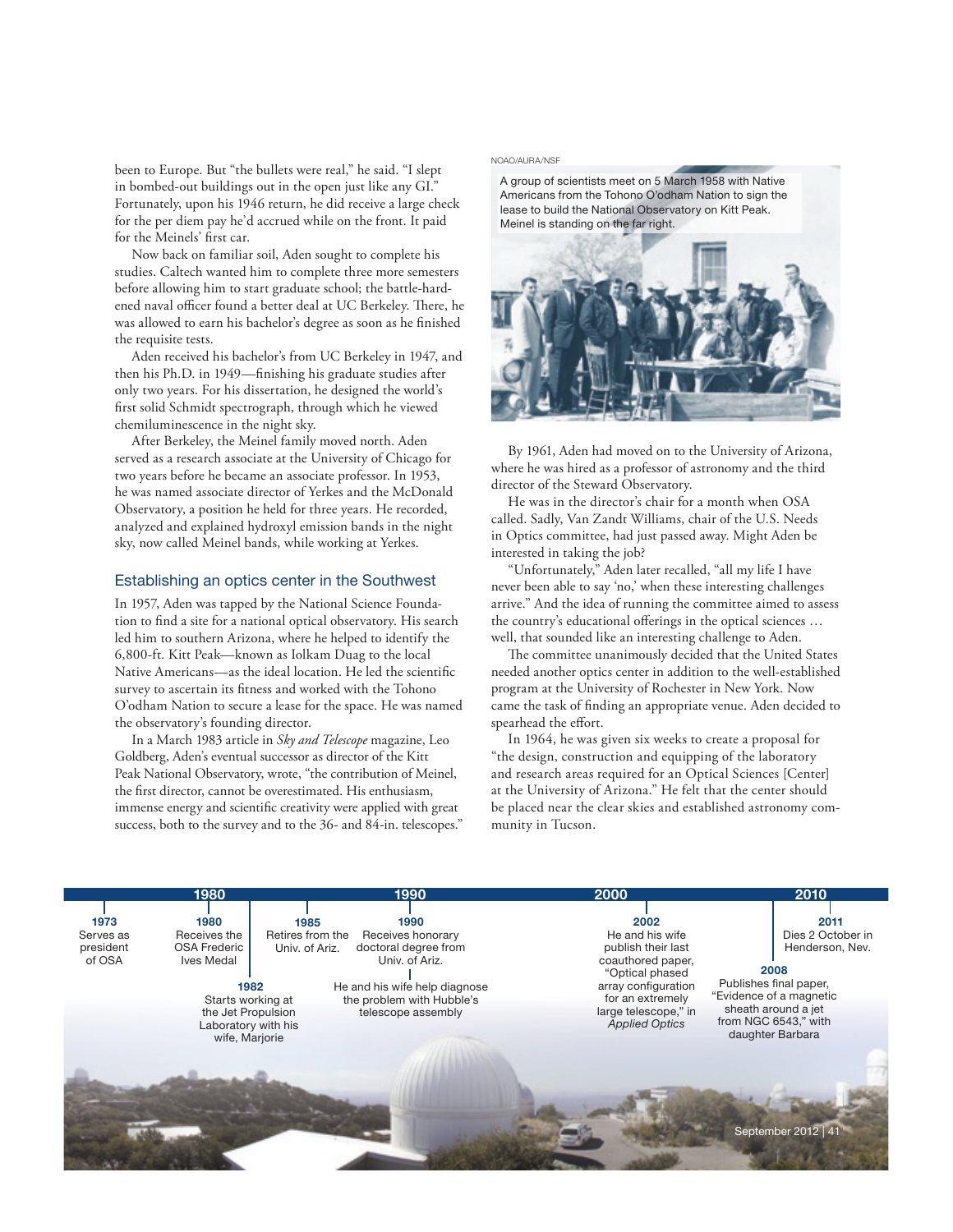

Marjorie and Aden Meinel celebrate the publication of their second book, Applied Solar Energy (c. 1976).

## Marjorie Pettit Meinel: Love of Aden's life

On the seventh floor of the Tucson building named after Meinel, Aden's official portrait hangs next to those of his successors as director of OSC, which is now called the College of Optical Sciences. The painting, which is shown on p. 38, is imposing, but Meinel's hands are casually clasped at the knee, with his wedding ring clearly visible on the left.

How apropos that even a solitary portrait of the man holds a gentle nod toward the most important person in his life. Mariorie was his partner in all things, from home to society to academia. As Robert Shannon said in an interview, "The two of them supported each other extremely deeply—they thought for each other."

Marjorie came from astronomy royalty. Her mother, Hannah Steele, was the first woman to graduate from the University of Chicago with a doctorate in astronomy in 1919. Marjorie's father, Edison Pettit, earned his Ph.D. from Chicago in 1920; he and Hannah both used Yerkes Observatory's 40-in. telescope for their degree work.

The work that Edison Pettit did in solar astronomy at Mount Wilson became widely renowned. Dr. Hannah Steele Pettit, however, was less welcome; no women were permitted in the observatory. As Breckinridge stated in a 2002 presentation, "A productive research scientist, who [had] used the world's largest refractor for her dissertation, was denied the tools to continue her career."

After her mother became ill and was confned to bed, Marjorie became her father's backyard research assistant. Together they made the frst time-lapse movies of eruptive solar prominences. By age 16, Marjorie was finishing up high school and taking math and physics courses at Pasadena Junior College—where she met Aden in the fall of 1940.

Marjorie stayed in step with Aden throughout his career, even as she raised their seven children. They shared trips, ideas, awards and bylines, travelling from Pasadena to Chicago to Tucson, and anywhere else that their combined passions for the sciences took them.

The U.S. Air Force approved the proposal for the Optical Sciences Center (OSC). As ground was broken on the building, Meinel laid the foundation for a robust and rigorous research and educational program.

He pulled in Roland Shack, Robert Noble and Stephen F. Jacobs from Perkin-Elmer; Robert R. Shannon from Itek; and William Wolfe from Honeywell, firmly grounding the center in both the optical engineering experience that the Air Force so strongly encouraged as well as the pure physics of quantum optics.

But as Jacobs described it, "Aden's greatest attribute was as builder, not director." In 1973, Aden stepped down from the directorship of OSC, where he continued to serve as a professor until 1985. "I wasn't director very long," he said. "I always turned over the director [position] to more competent people."

He accomplished a great deal in just a few years. "Aden was a fountain of creativity," said Steve Jacobs. His work ethic and enthusiasm are "hard to match in modern times." OSC's first graduate, James Mayo, deemed him "a man of true scientific genius, prodigious energy and organizational ability far beyond anything I had ever imagined." John Lytle called him "the consummate cool guy ... just so capable in so many fields." Suffice to say, he made a considerable impression on everyone he met under the desert sun.

## After OSC

The Arizona sun made a considerable impression on Aden. After resigning the OSC directorship, he and Marjorie threw their attention into exciting new projects, including exploring solar energy.

Quite literally, they wrote the book on it—actually, two books. In 1971 came *Power for the People*, which followed the history of solar power from 212 B.C.E. to the modern 1970s energy crisis. The last half of the book provided possible solutions to the problem, including Peter Glaser's orbiting solar power station and their own national solar power facility.

In 1976, they published *Applied Solar Energy: An Introduction*, which was used across the United States to teach the basic premises and techniques of collecting solar energy.



Boyd Norton / U.S. National Archives